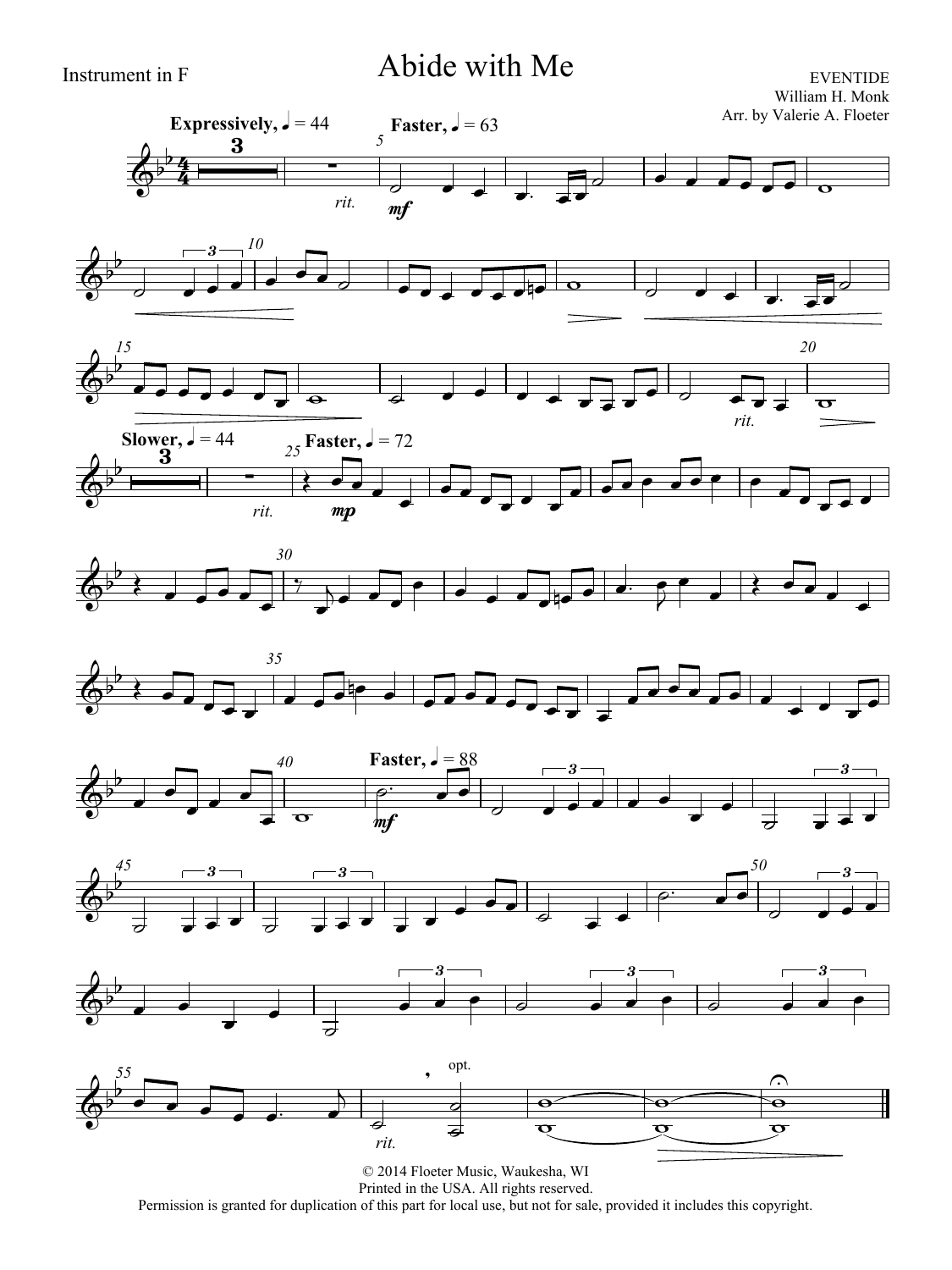## Instrument in F Alleluia! Jesus Lives

















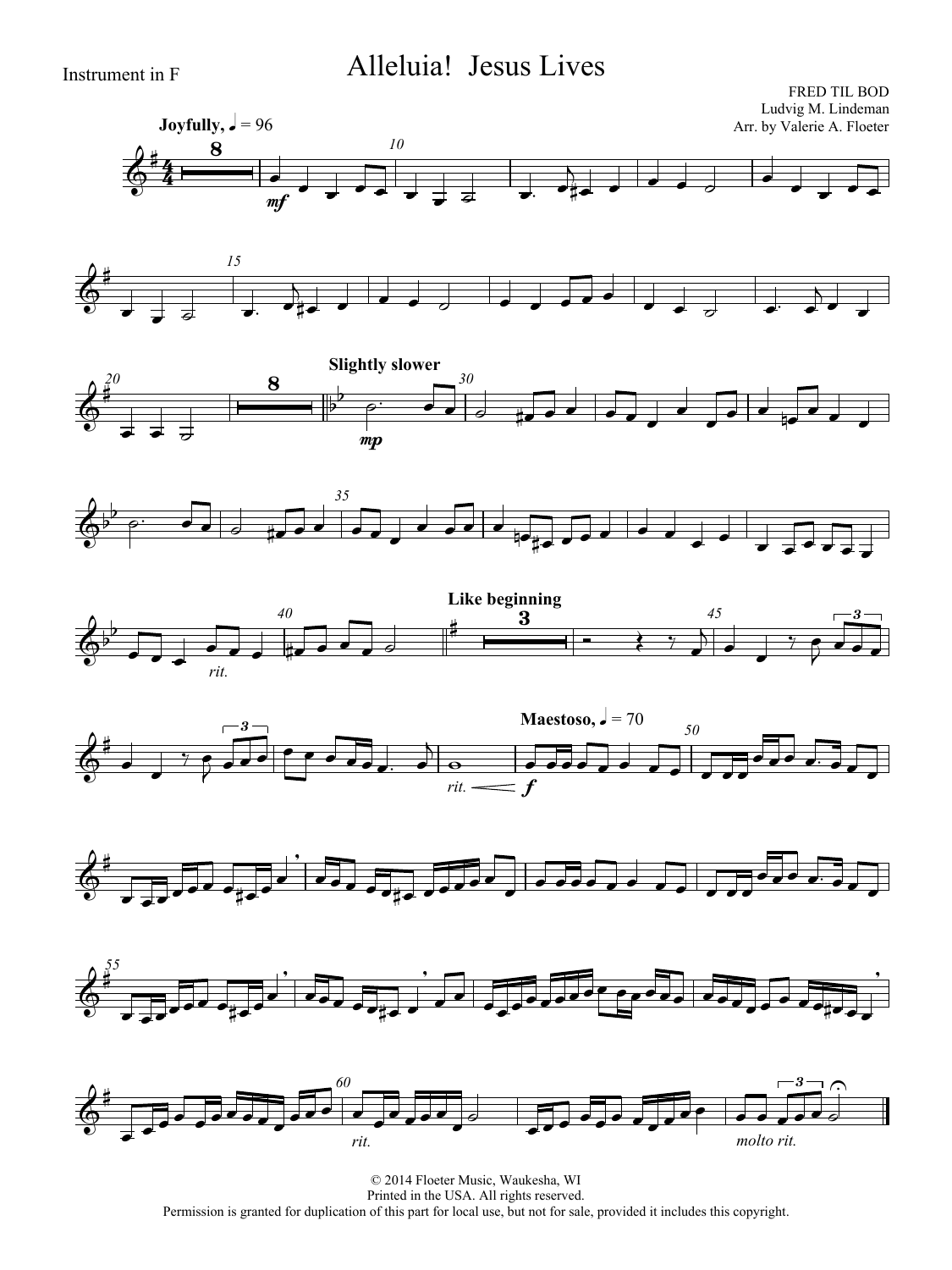## Instrument in F Lord, Enthroned in Heavenly Splendor

<u>3</u>  $\frac{3}{4}$ **Freely, expressively** BRYN CALFARIA William Owen Arr. by Valerie A. Floeter *5*  $\overline{\Phi^{\flat}}$ mp  $\frac{1}{2}$  ,  $\frac{1}{2}$  ,  $\frac{1}{2}$  ,  $\frac{1}{2}$  ,  $\frac{1}{2}$  ,  $\frac{1}{2}$  ,  $\frac{1}{2}$  $\overrightarrow{=}$  $\overline{\phantom{0}}$  $\overline{\mathcal{L}}$  $\overline{\phantom{0}}$  $\overline{\phantom{0}}$  $\overline{\phantom{a}}$  $\overline{\phantom{a}}$  $\overline{\phantom{0}}$  $\overline{\phantom{a}}$ 















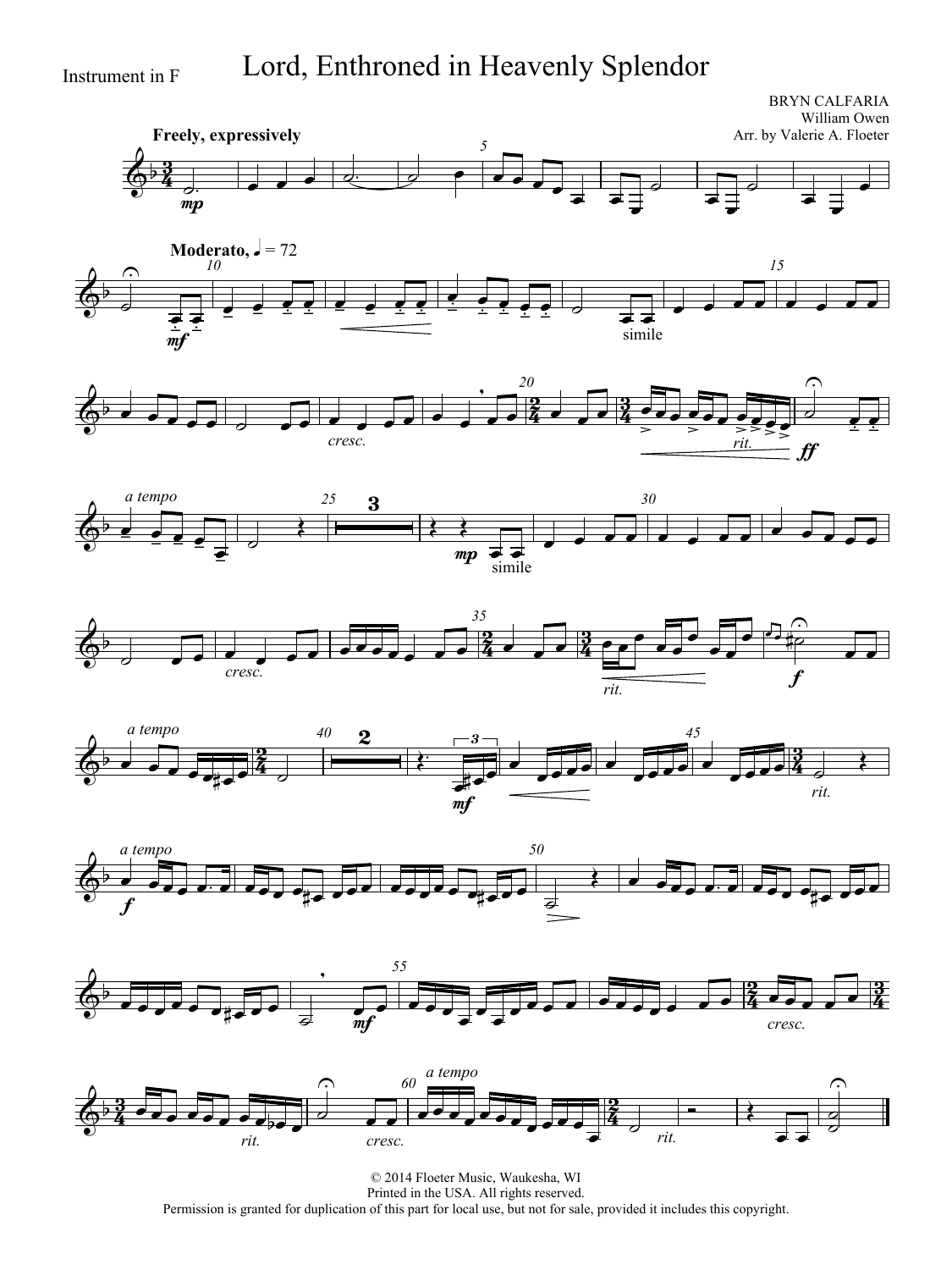# Instrument in F Christ Jesus Lay in Death's Strong Bands

CHRIST LAG IN TODESBANDEN Latin melody, c. 1100 Arr. by Valerie A. Floeter



















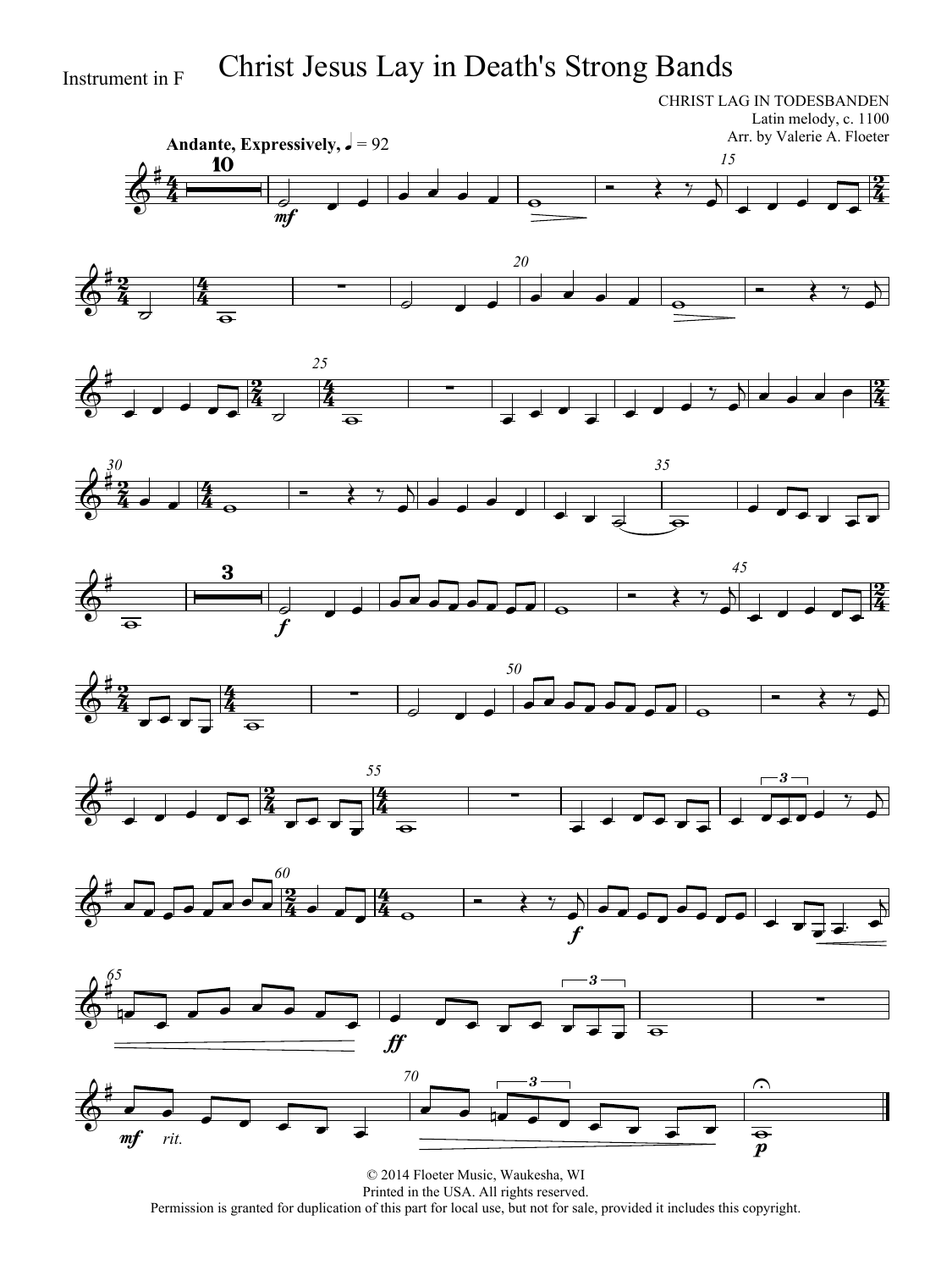## For Builders Bold Whose Vision Pure

Instrument in F

4  $\frac{4}{4}$ **Moderato,**  $\sqrt{ } = 96$ FLIGHT OF THE EARLS Traditional Irish Arr. by Valerie A. Floeter *10*  $\overline{\mathbb{Q}^{\flat}}$  $\frac{7}{4}$  $\overrightarrow{ }$ ー<br>mf  $\overline{v}$ .  $\overline{\phantom{0}}$  $\overrightarrow{=}$  $\overline{\phantom{a}}$  $\overline{a}$  $\overrightarrow{a}$ 















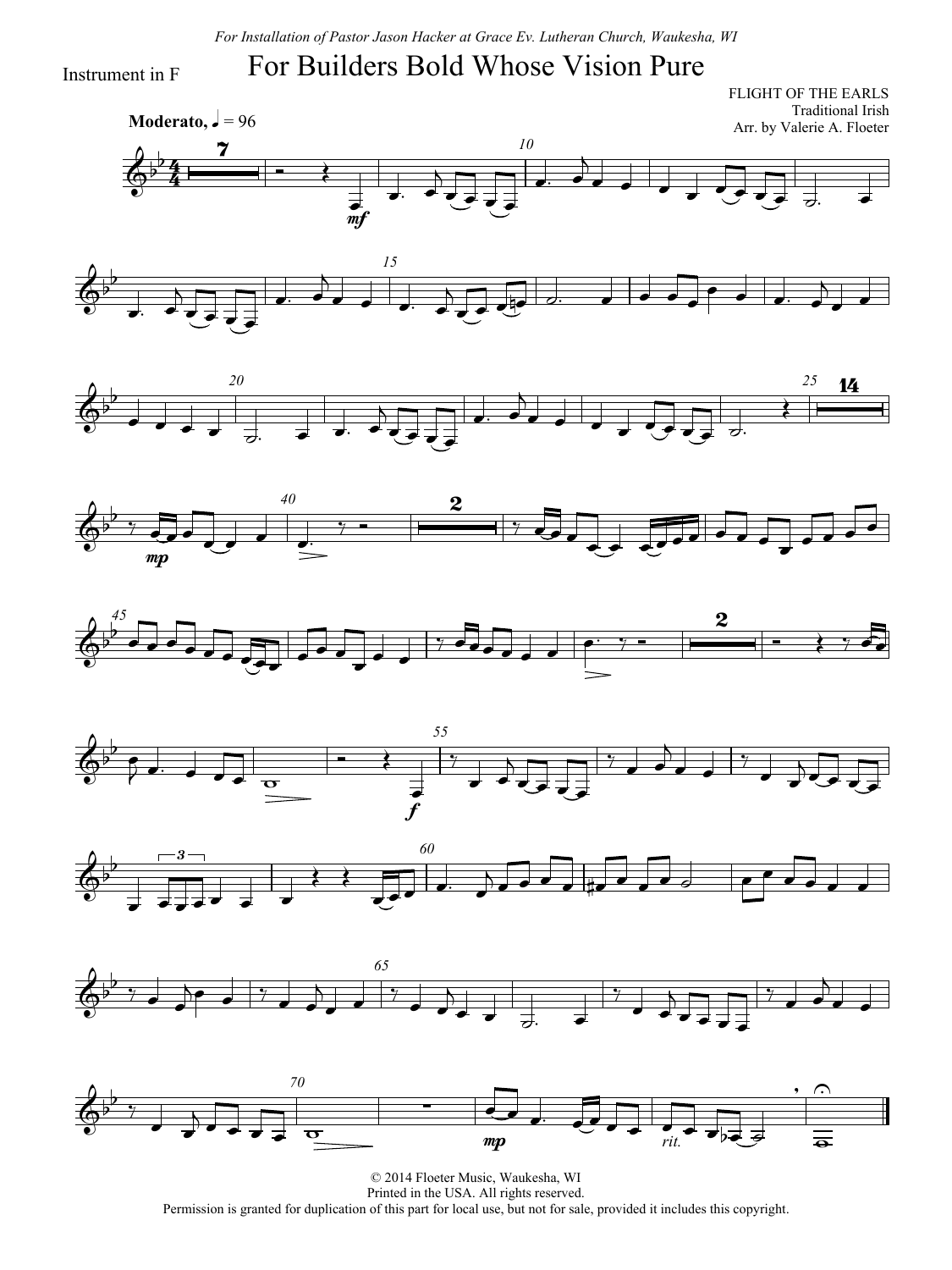# Instrument in F Christ, the Word of God Incarnate

















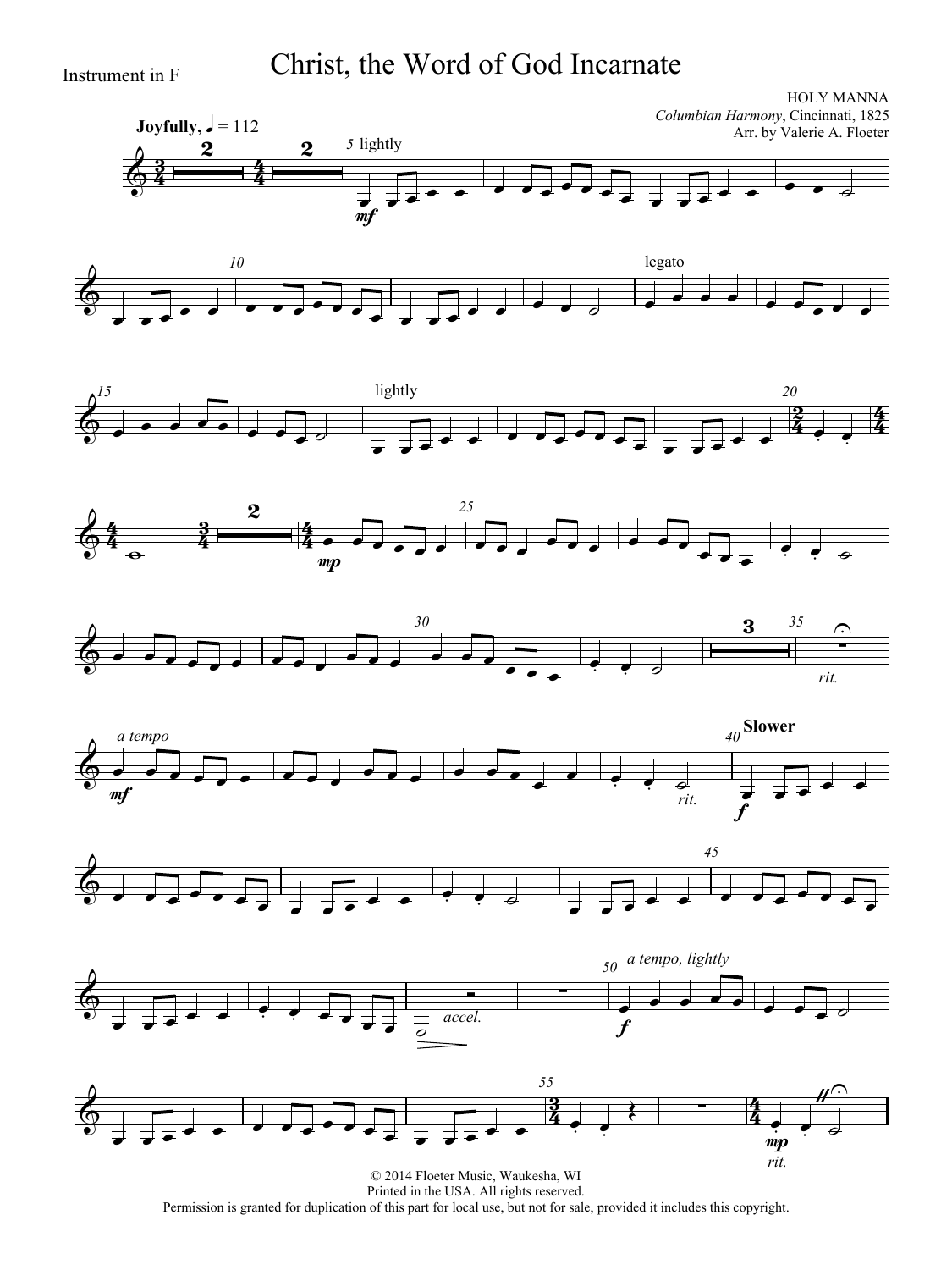Instrument in F **The Night Will Soon Be Ending**